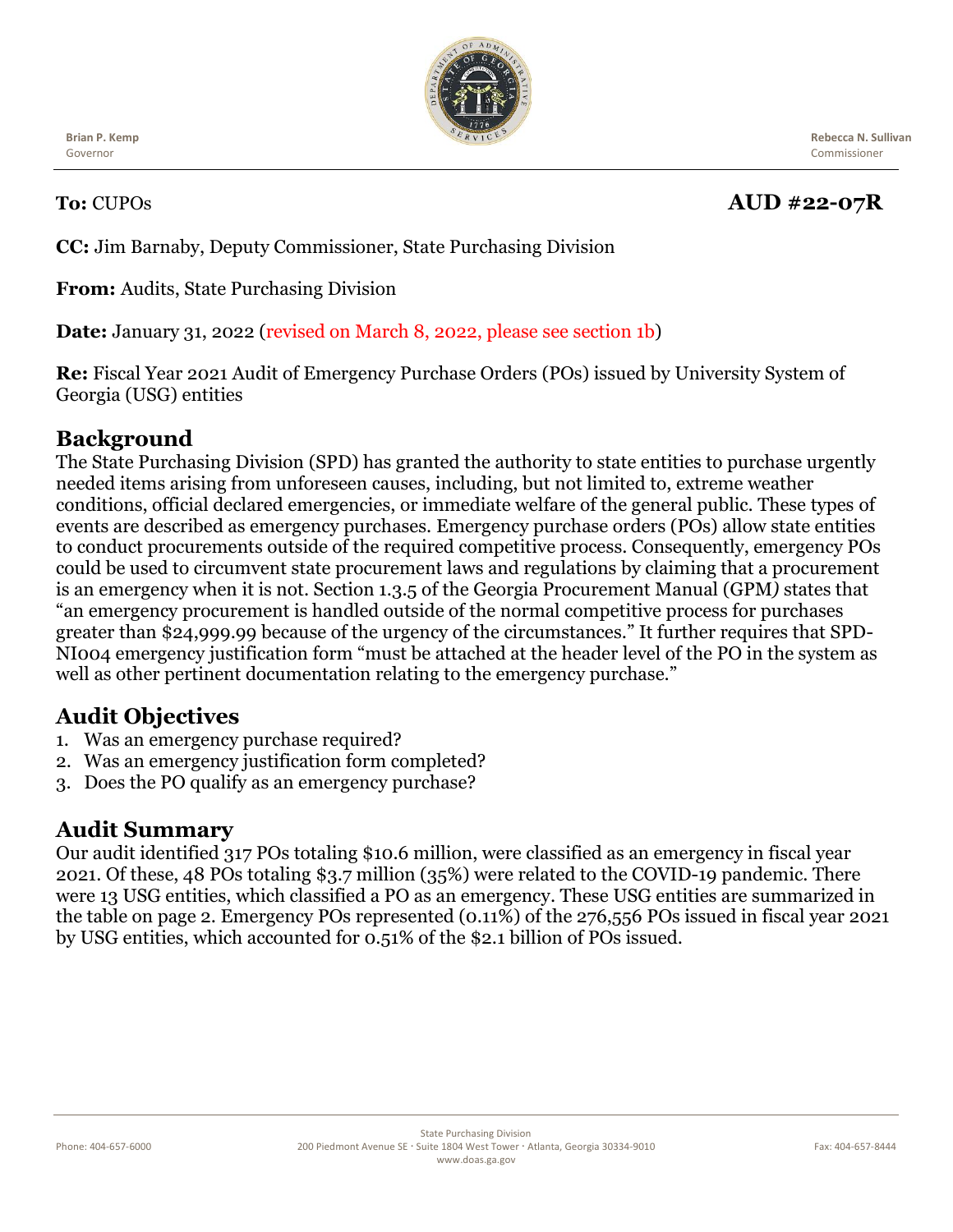| <b>State Entity</b>                                                                  | <b>PO Amount</b> | <b>PO Count</b> | <b>Percent</b> |
|--------------------------------------------------------------------------------------|------------------|-----------------|----------------|
| Kennesaw State University                                                            | \$3,378,881      | 183             | 32%            |
| Georgia State University                                                             | \$1,373,221      | 20              | 13%            |
| University of Georgia                                                                | \$1,350,761      | 19              | 13%            |
| University of North Georgia                                                          | \$1,343,395      |                 | 13%            |
| Georgia Institute of Technology                                                      | \$1,143,553      | 22              | 11%            |
| <b>Board of Regents</b>                                                              | \$755,459        | 7               | 7%             |
| Dalton State College                                                                 | \$423,666        | 7               | 4%             |
| Georgia Southern University                                                          | \$415,880        | 4               | 4%             |
| <b>Fort Valley State University</b>                                                  | \$212,498        | 45              | 2%             |
| Savannah State University                                                            | \$71,017         | $\mathbf{2}$    | 1%             |
| <b>Albany State University</b>                                                       | \$65,000         |                 | 1%             |
| Georgia Gwinnett College                                                             | \$39,609         | $\overline{2}$  | $<1\%$         |
| <b>Augusta State University</b>                                                      | \$107            |                 | $<1\%$         |
| <b>Total</b>                                                                         | \$10,573,045     | 317             | 100%           |
| Source: BOR OPO19D PO LIST BY BU DTL; PO data provided by Augusta                    |                  |                 |                |
| University, Georgia Institute of Technology, Georgia State University and University |                  |                 |                |
| of Georgia                                                                           |                  |                 |                |

# **Audit Findings**

Using the requirements from the GPM and state law as guidance, the audit identified:

- 1. 223 (70%) of the 317 POs classified as emergencies were misclassified. These POs were less than \$24,999.99. Two universities: Kennesaw State University and Fort Valley State University issued 90% (200 of the 223) of these POs. These POs are described in greater detail below.
	- a. Kennesaw State University issued 156 POs, which were less than \$24,999.99. These POs totaled \$1.0 million. Of these 156 POs, 125 POs were with two suppliers (Capital Restoration and Full Circle Restoration and Construction) to do remediation construction work caused by water damage. Of these POs, 105 were less than \$10,000. For the POs less than \$10,000 these may have fell under the Board of Regents public works contract exemption.<sup>i</sup> Procurements of this type and amount do not require a public advertisement or competitive bidding. This is also true for emergency purchases. Therefore, there is no advantage or benefit gained from coding these POs as emergencies; doing so actually creates extra work since an emergency PO requires an emergency justification form to be completed. There were 17 POs, which were less than \$2,500. The statewide PO policy does not require a PO for purchases less than \$2,500. These purchases could have been made on the State's procurement card (p-card) or paid without a PO.
	- b. Fort Valley State University issued 44 POs, which were less than \$24,999.99. These POs totaled \$153,208. Of these POs, 40 were less than \$10,000<sup>ii</sup> and 22 were less than \$2,500. Most POs issued by Fort Valley State University were for repairs or maintenance related to facilities. Although these were emergencies in the sense that they needed to be addressed urgently they did not require the issuance of an emergency PO since they were less than \$24,999.99. Issuing an emergency PO does not expedite these procurements. Correction: In October 2018 Fort Valley State University had contacted DOAS for permission to use the emergency PO type for urgent jobs over \$10,000. DOAS